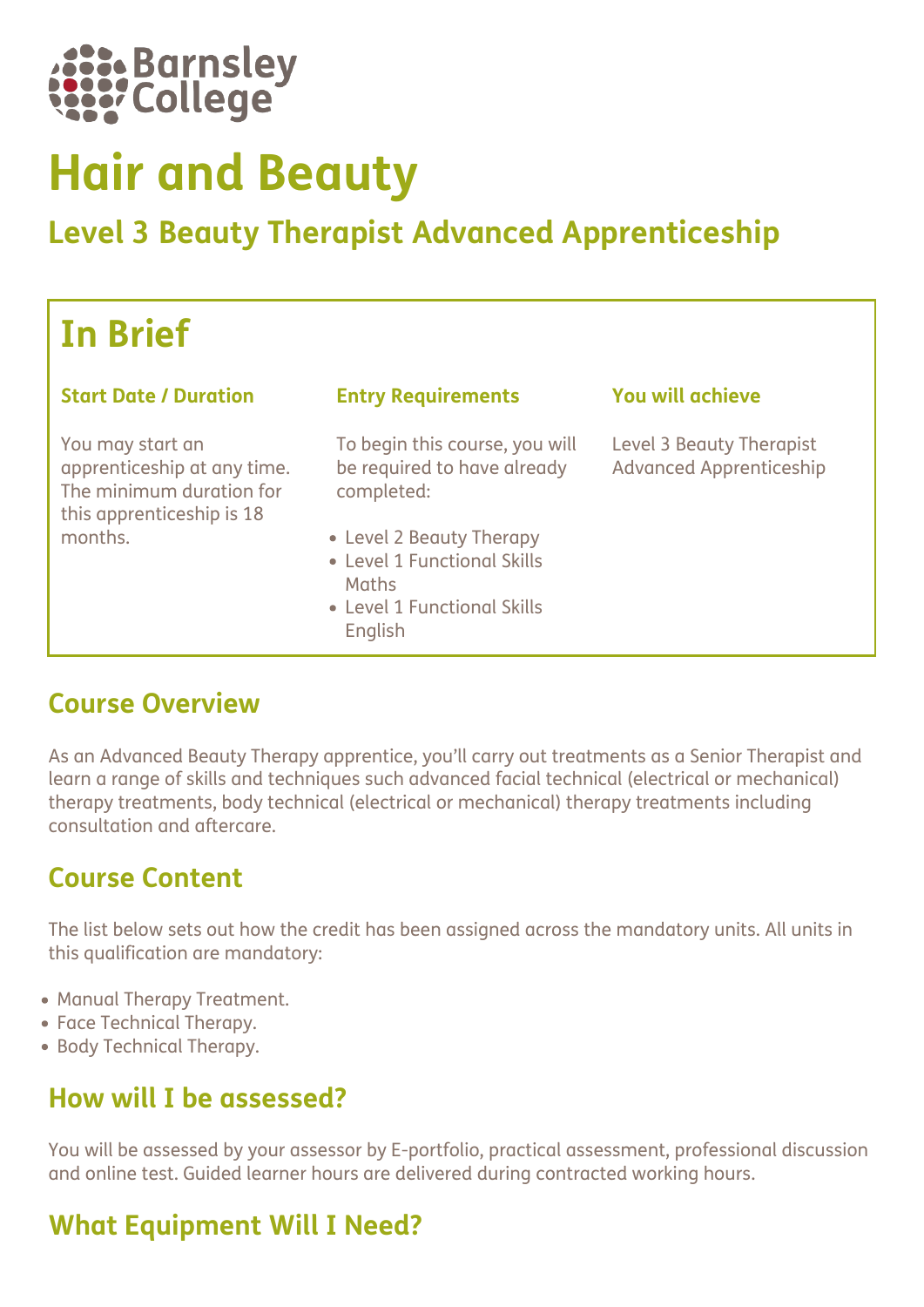Students will require a pen and notepad. It is recommended that apprentices purchase the following books for their studies:

- Level 3 Technical book
- Level 2 Facial equipment book.

## Where will I study?

Old Mill Lane campus Church Street Barnsley S70 2AX

## What can I do next?

On completion of this pathway, apprentices may progress onto further qualifications or into work such as, Senior Therapist, Salon Owner, Cruise Ship Therapist, Self-employed and Teacher.

#### How much does the course cost?

There is no cost to being an apprentice. All costs associated with your apprenticeship, including the cost of training and your salary, will be paid by your employer.

## Extra information

#### Contact the Apprenticeship Team

For further information please contact the team on +44 (0)1226 216 123 or email: info@barnsley.ac.uk [mailto:info@barnsley.ac.uk]

#### Contact the Information Unit

For further information please contact our friendly Information Team on +44 (0)1226 216 123 or email info@barnsley.ac.uk [mailto:info@barnsley.ac.uk]

#### Want to join Barnsley Sports Academy and the Sports Village?

Barnsley College has a range of sports opportunities for all students to take part in, gain professional training and compete nationally and internationally. We also have a state-of-the-art fitness village, Honeywell Sports Village [https://www.barnsley.ac.uk/shops-services/honeywellsports-village/] where students can make use of our fitness suite, spinning studio and classes for competitive rates. You don't have to be studying sport to get involved in the Sports Academy [https://www.barnsley.ac.uk/our-departments/sport/sports-academy/] .